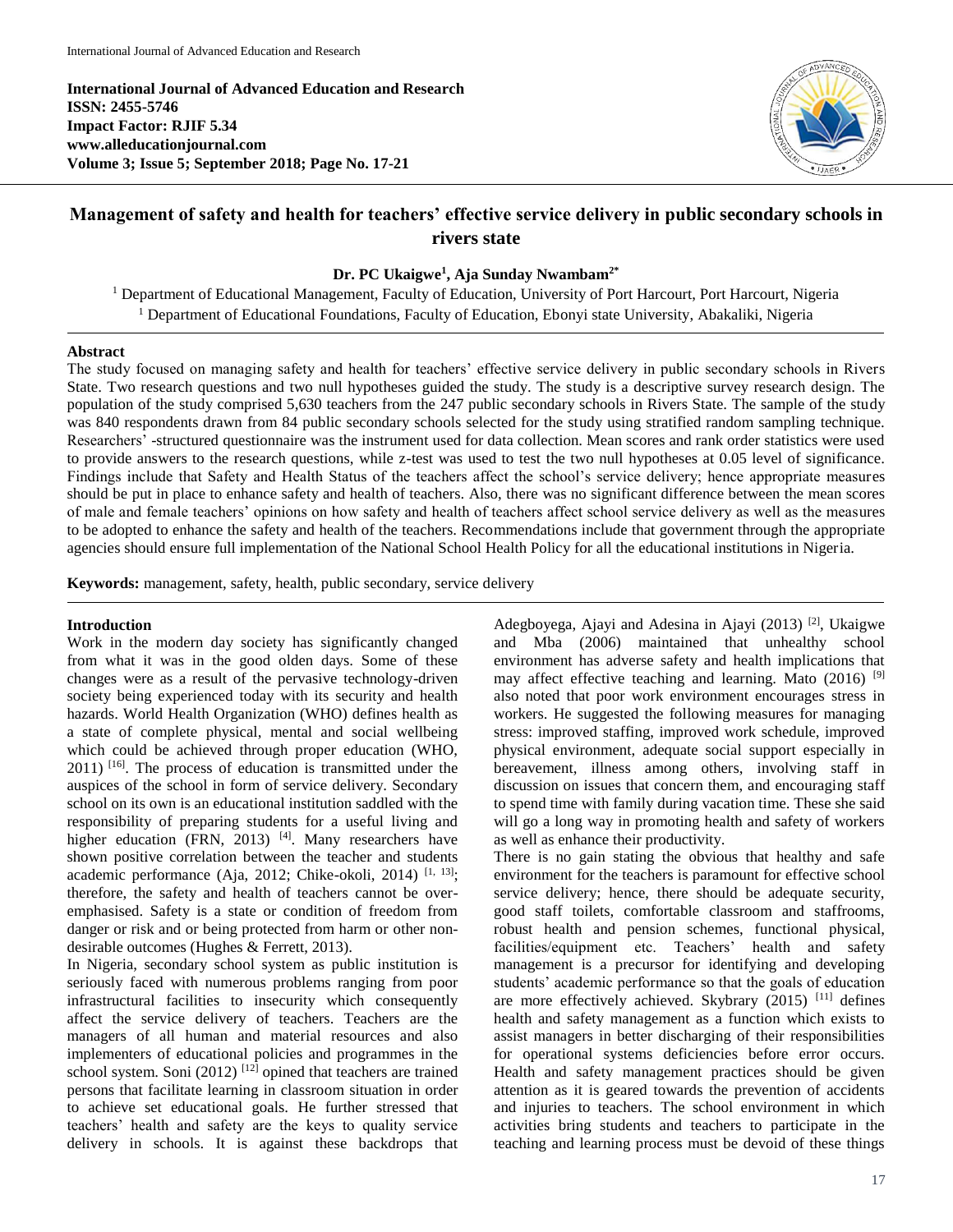that would harm the teachers. Hughes and Ferrett (2013) emphasized that health and safety is no doubt the most crucial investment an organization can make and recommended that appropriate measures should be put in place for protecting teachers from all health and safety hazards in the school. Health, safety measure are actions that are used to manage and control health, safety and hazards that are capable of preventing or eliminating them to an acceptable level. Umezurike and Onoh  $(2006)$ <sup>[15]</sup> reported that controlling occupational health and safety hazards is the best way to protect workers from exposure to stressful condition that may greatly retard their performance.

The school organization needs a health and safety policy to demonstrate their commitment to the health and safety of the teachers. That is what the National Health Policy of 2006 in Nigeria intends to provide but the government lacked the political will to implement it. Health policy suggests clearly that the employer is accountable and responsible for the health and safety of the workers during work period; it also shows that employees have complied with the Occupational Health and Safety Act. There is also the need to be aware of the positive safety and health culture. The International Labour Organization (ILO, 2011)<sup>[8]</sup> defined safety and health culture as a culture in which the right to a safe and healthy work environment is respected at all levels, through a system of defined rights, responsibilities, duties and where the principles of prevention are accorded the highest priority. Having a safety and health culture in the school system needs the involvement of all members of staff, measures on ground and procedures and practices that will be followed at all times not including the cost and other implications (Ukaigwe and Orlu-Makele, 2016)<sup>[14]</sup>. It is on the above premise that this paper examined how managing health and safety could contribute to teachers' effective service delivery in public secondary schools in Rivers State.

## **Statement of the problem**

The secondary school system in Rivers state in the recent time is bedeviled with increasing unforeseen circumstances affecting teachers' quality service delivery. Virtually, almost all the public secondary schools are operating under conditions of existing facilities and equipment which predispose teachers to untold safety and health hazards. Although, the National school Health Policy (2006) made provisions for a safe and healthy school environment for quality service delivery in Nigerian schools but its implementations have not seen the light of the day as many school heads are neither aware nor disposed to it. There appears to be no provision of good water, toilet facilities, lack of proper ventilation, lack of comfortable classrooms and staffrooms, such that the teachers become very uncomfortable easily. The poor sanitary condition of the school environment has affected the physical, mental and emotion of the teachers and their safety appears to be compromised. The teacher's health and safety status determines how far the school goals are achieved; hence this study is carried out to find out how teachers' health and safety are managed in public secondary schools; and whether the teachers' health status affects their service delivery and ultimately the realization of school goals.

## **Purpose of the study**

The main purpose of the study is to find out how to manage safety and health for teacher's effective service delivery in public secondary schools in Rivers State. Specifically, the study sought to achieve the following objectives:

- 1. Find out how management of safety and health affect teachers' effective service delivery in public secondary schools in Rivers state.
- 2. Find out the measures to be adopted to enhance the safety and health of teachers in public secondary schools in Rivers state.

## **Research questions**

The following research questions guided the study:

- 1. How does management of safety and health affect teachers' service delivery in public secondary schools in Rivers state?
- 2. What are the measures to be adopted to enhance the safety and health of teachers in public secondary schools in Rivers State?

## **Hypotheses**

The following null hypotheses were formulated for the study tested at 0.05 alpha level of significance.

- **Ho1:** There is no significant difference between the mean rating of male and female teachers on how management of safety and health affects teachers' service delivery in public secondary schools in Rivers State.
- **Ho2:** There is no significant difference between the mean rating of male and female teachers on the measures to be adopted to enhance the safety and health of teachers in public secondary schools in Rivers State.

## **Research method**

The study is a descriptive survey research design on managing safety and health for teachers' effective service delivery in public secondary schools in Rivers state. The population of the study comprised all the 5,630 teachers in the 247 public secondary schools in Rivers state. Simple random sampling technique was used to select 840 (400 male and 440 female) teachers drawn from 84 schools representing 15% of the study population as the sample size. Researchers-structured questionnaire titled "Managing Teachers' Safety and Health Questionnaire" (MTSHQ) with 4 Point rating Scale response option thus: Strongly Agree (SA) -4 points; Agree (A) -3 points; Disagree (D) -2 points and Strongly Disagree (SD) -1 point. The questionnaire was validated and the reliability ensured using test retest method and calculated with Pearson's Product Moment correlation coefficient which yielded an index of 0.82.The mean of the sum score of the scale which is 2.5 was used for decision rule; hence any item with mean score of 2.5 and above was regarded as agree while item with mean score of less than 2.5 was regarded as disagree. The analysis was done using mean scores and rank order statistics while Z-test was used to test the two null hypotheses at 0.05 level of significance.

## **Results**

The result of the analysis is presented in tables according to the research questions and hypotheses that guided the study.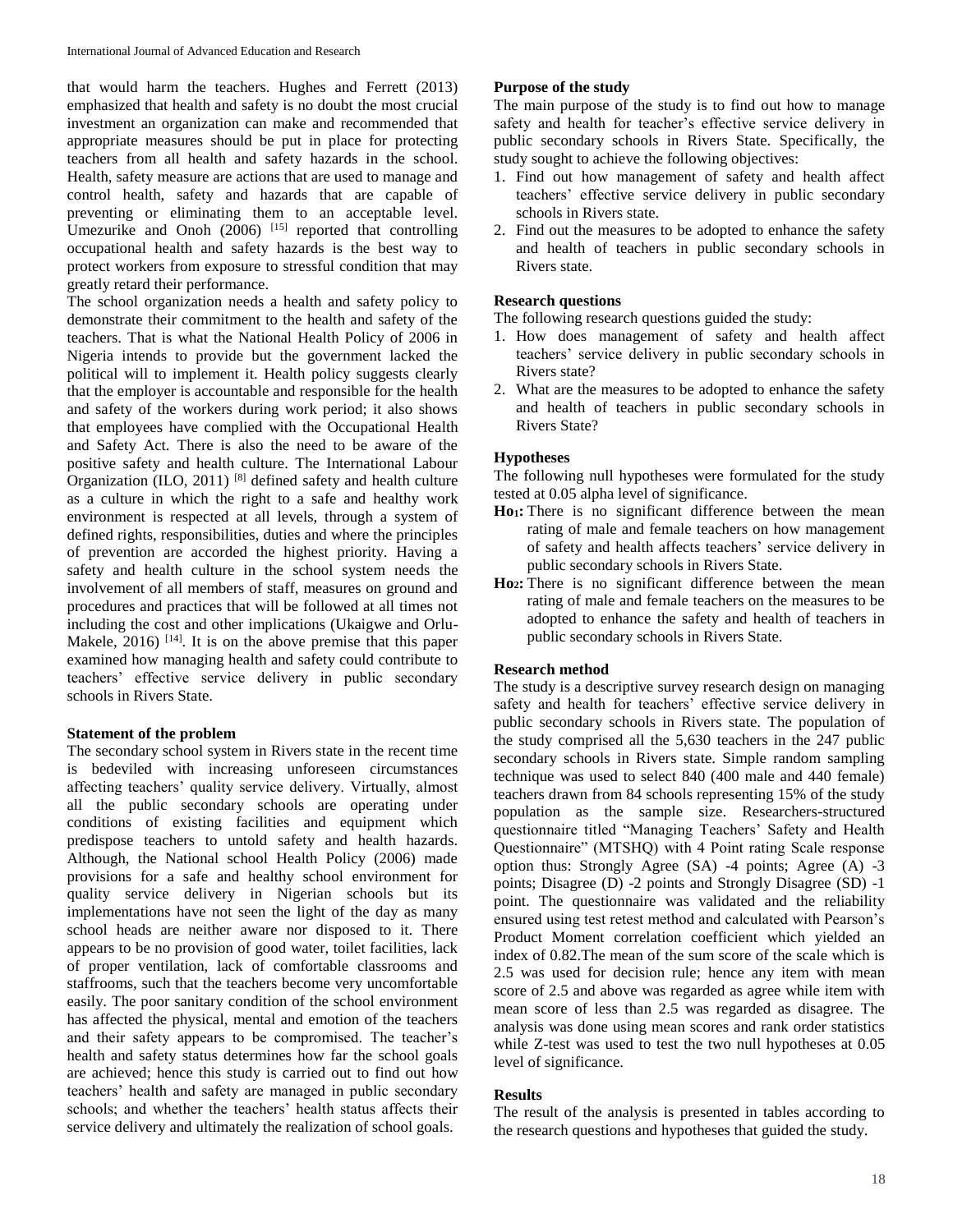#### **Research question one**

How does management of safety and health affect teachers' service delivery in public secondary schools in Rivers state?

**Table 1:** Mean rating of respondents on how management of safety and health affect teachers' service delivery

| S/No | <b>Items statement</b>                                                                              |               | male female | <b>Mean set Rank Decision</b> |                 |       |
|------|-----------------------------------------------------------------------------------------------------|---------------|-------------|-------------------------------|-----------------|-------|
|      | Locating school in a serene environment enhances effective teaching and learning                    | 2.51          | 2.63        | 2.57                          | 9th             | Agree |
|      | Threat free school environment increases teacher's dedication to duty                               | 2.63          | 2.7         | 2.67                          | 8th             | Agree |
|      | Provision of adequate security in the school helps to boost teacher's confidence.                   | 3.01          | 2.81        | 2.91                          | 3 <sup>rd</sup> | Agree |
| 4.   | Availability of health facilities in the school helps to improve teacher's instructional output     | 3.22          | 3.18        | 3.2                           | 1 st            | Agree |
| 5.   | Conducive classroom environment aid teachers to make learning experience easier.                    | $2.7^{\circ}$ | 2.83        | 2.77                          | 5th             | Agree |
| 6.   | Provision of health insurance scheme for teachers helps to promote their healthy living             | 2.53          | 2.61        | 2.57                          | <b>9th</b>      | Agree |
|      | Availability of food canteen helps control hunger and to keep teachers in the school till dismissal | 2.83          | 3.51        | 3.17                          | 2nd             | Agree |
| 8    | Separate toilet facilities for male and female teachers increases their efficiency                  | 2.68          | 3.02        | 2.85                          | 4th             | Agree |
| 9    | Granting regular medical checkup for teachers helps to improve their fitness to work                | 2.70          | 2.80        | 2.75                          | 6th             | Agree |
| 10   | Perimeter fencing of the school helps teachers to control students                                  | 2.65          | 2.75        | 2.7                           | 7th             | Agree |
|      | Grand mean                                                                                          |               |             | 2.82                          |                 |       |

Result in Table 1 reveals that the respondents agreed in all the items. The items are rated on criterion mean of 2.50, and all items scored means above 2.5 ranging 2.57 and 3.2 and that suggest that good management of health and safety affect teachers' quality service delivery in public secondary

## Schools.

## **Research Question 2**

What are the measures to be adopted to enhance the safety and health of teachers in public secondary schools in Rivers State?

| S/No | <b>Items Statement</b>                                                                | Male | Female | <b>Mean Set</b> | Rank             | <b>Decision</b> |
|------|---------------------------------------------------------------------------------------|------|--------|-----------------|------------------|-----------------|
| ı.   | Perimeter fencing of the school with secured gates for safety of lives and properties | 2.51 | 2.53   | 2.6             | <b>Qth</b>       | Agree           |
|      | Deployment of security guards employed to man the school gates.                       | 3.03 | 2.81   | 2.92            | 2 <sub>nd</sub>  | Agree           |
| 3.   | Locating the school in a serene environment.                                          | 2.61 | 3.01   | 2.81            | 4 <sup>th</sup>  | Agree           |
| 4.   | Provision of recreational facilities for teachers' use.                               | 2.51 | 2.50   | 2.51            | 10 <sup>th</sup> | Agree           |
| 5.   | Provision of functional first aid room in the school                                  | 2.71 | 2.71   | 2.61            | 8 <sup>th</sup>  | Agree           |
| 6.   | Provision of health insurance scheme for teachers' regular medical checkup.           | 2.71 | 3.01   | 2.86            | 2rd              | Agree           |
|      | Provision of good drinking water in the school.                                       | 2.81 | 2.63   | 2.72            | 5 <sup>th</sup>  | Agree           |
| 8    | Improve waste disposal system for good sanitation in the school.                      | 2.6  | 2.8    | 2.7             | 6 <sup>th</sup>  | Agree           |
| 9    | Institution of functional teachers' welfare scheme in schools                         | 3.5  | 2.7    | 3.1             | 1 <sub>st</sub>  | Agree           |
| 10   | Introduction of hazard allowance for teachers.                                        | 2.87 | 2.71   | 2.79            | 4 <sup>th</sup>  | Agree           |
|      | Grand mean                                                                            |      |        | 2.76            |                  |                 |

Analysis of data on Table 2 shows that the respondents agreed with all the items as can be seen from the mean scores of the item which ranges between 2.6 to 3.1. The scores were above 2.5 which is the criterion reference point. This suggests that all the items were accepted as measures to be adopted for enhancing safety and health of teachers in public secondary schools.

## **Hypothesis 1**

There is no significant difference between the mean rating of male and female teachers on how management of safety and health affect teachers' service delivery in public secondary schools in Rivers State.

**Table 3:** Z-test analyses of difference between mean rating of male and female teachers responses on how management of safety and health affect teachers' service delivery in public secondary schools.

| Category of teachers | <b>NT</b> | ∡ъ    | SD    | df  | $\mathbf{z}$<br>Z-cal | Z-crit | <b>Decision</b> |  |
|----------------------|-----------|-------|-------|-----|-----------------------|--------|-----------------|--|
| Male                 | 400       | 38.23 | 41.22 | 838 | 1.55                  | 1.96   |                 |  |
| Female               | 440       |       |       |     |                       |        |                 |  |

Table 3 shows that the z-calculated value of 1.55 is less than the critical value of 1.96 at 0.05 alpha significance level. This implies that there is no significant difference between the mean rating of male and female teachers in Rivers state public secondary schools on how management of safety and health affect teachers' service delivery. The null hypothesis is therefore accepted.

## **Hypothesis 2**

There is no significant difference between the mean rating of male and female teachers on the measures to be adopted to enhance the safety and health of teachers in public secondary schools in Rivers state.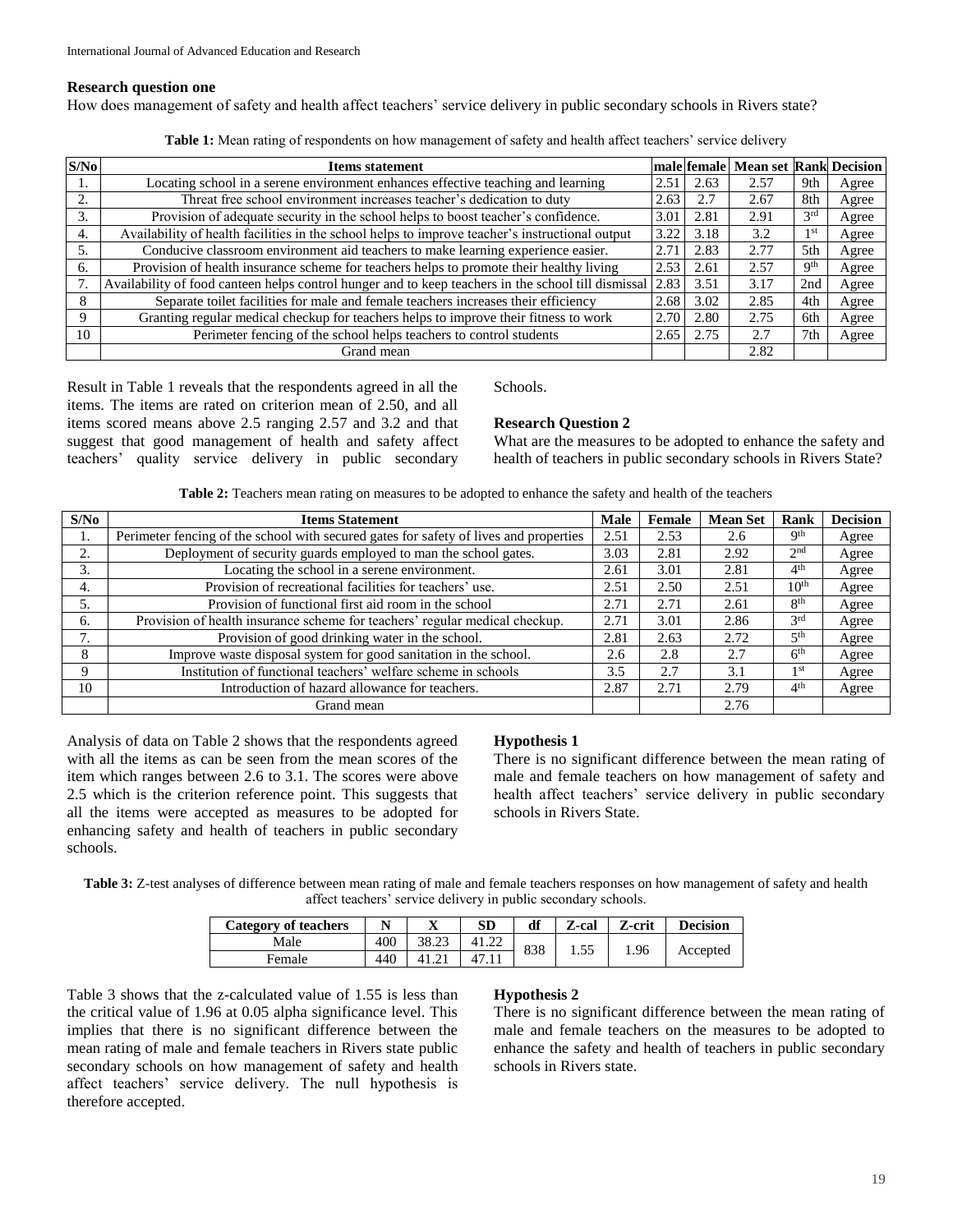**Table 4:** Z-test analysis of the difference between male and female teachers on the measures to be adopted to enhance the safety and health of teachers in public secondary schools.

| <b>Category of teachers</b> | N   | △     | SD    | df  | Z-cal | Z-crit | <b>Decision</b> |
|-----------------------------|-----|-------|-------|-----|-------|--------|-----------------|
| Male                        | 400 |       | 34.13 | 838 | 0.276 | 1.96   |                 |
| Female                      | 440 | 49.31 |       |     |       |        | Accepted        |

Table 4 shows that z-calculated value of 0.276 is less than zcritical value of 1.96 at 0.05 alpha significance level. This implies that there is no significant difference between mean rating of male and female teachers on the measures to be adopted to enhance the safety and health of teachers in Rivers state public secondary schools. Therefore, the null hypothesis is accepted.

## **Discussion of findings**

On how management of safety and health affect teachers' service delivery in public secondary schools, the result of the data analysed revealed the following: That serene, threat-free school environment with adequate security, perimeter fence, basic health facilities and conducive classroom enhance teaching and learning. Also, providing teachers with health insurance scheme, regular medical checkup' good food canteen and toilet facilities will help to promote their healthy living and increase their efficiency. These were in tandem with Ukaigwe and Mba 2006 and Mato 2016<sup>[9]</sup> findings.

On the measures to be adopted to enhance the safety and health of teachers in public secondary schools, the result showed that perimeter fencing of schools, deploying security guards and locating schools in a serene and threat-free environment will enhance the safety of teachers. Also, providing recreational facilities, functional first aid room, improved waste disposal system, functional teachers' welfare and health schemes as well as paying hazard allowance to teachers are critical to improving the health status which will invariably enhance their performance. These were in consonance with Umezurike and Onoh, 2006 [15] and Hughes and Farrett, 2013 findings.

The findings in hypothesis one table 3 showed that there is no significant difference between the mean scores of male and female teachers on how management of safety and health affect teachers' service delivery in public secondary schools in Rivers state. All items on table 1 have mean scores above the criterion reference point of 2.5, it is very clear that good management of safety and health conditions in school enhances teachers' service delivery in public secondary schools. This finding corroborated Soni  $(2012)$ <sup>[12]</sup> who averred that teacher's health and safety are keys to quality service delivery in schools. This is also in line with the findings of Hamilton and Ottih  $(2004)$  [6] who observed that occupational hazard which in turn affects workers' health hinders the attainment of organization goals and objectives. This implies that when teachers' health and safety are jeopardized they cannot function well thereby threatening the achievement of educational goal at school level.

The findings in hypothesis two Table 4, also revealed that there is no significant difference between the mean score of male and female teachers on measures to be adopted to enhance teachers' safety and health in Rivers state public secondary schools. In addition, all items on table two have

mean scores above 2.5. This means that both male and female teachers agreed with all the items as measures to enhance teachers' safety and health in schools. This finding is in consonance with the findings of Ajayi (2013)  $[2]$  who reported that unhealthy school environment has adverse safety and health implications that may affect effective teaching and learning. The findings also agree with Gareth, George and Hill  $(2000)$ <sup>[5]</sup> who reported that supporting employees by helping to prevent those things that pose a threat to them as workers and as human beings is vital if the organization is to function effectively. The study also corroborates with Ingviarson, Kleinhenz, Bearis, Barwick, Cartleya and Wilikinson (2005) cited in Oruwene (2014)  $^{[10]}$  and Mato (2016) <sup>[9]</sup> who reported that teachers teaching effectiveness and efficiencies are negatively affected by unconducive environment. It is obvious that appropriate measures should be put in place to ensure safety and health of teachers.

### **Conclusion**

The management of safety and health of teacher is a cornerstone in the achievement of quality service delivery in schools. In other words, the propensity to achieve effective service delivery in secondary schools is a function of good management of teachers' health and safety. This therefore brings to bare the real essence of providing appropriate measures for enhancing teachers' safety and health for the overall schools- service delivery. Managing teachers' safety and health in school fits into the personnel management services such as policy and commitment, health and safety planning, health and safety auditing and attitudinal consciousness which should be a continuous process.

#### **Recommendations**

- 1. There should be a policy guideline for managing safety and health as part of the general requirement for school administrators to implement.
- 2. More attention should be paid to teachers' welfare such as provision of housing and insurance scheme to reduce their stress level which may impact on their health.
- 3. Communities around the school should be incorporated in the provision of safety in the school in the form of local vigilante to safeguard the lives and properties of staff and the school.
- 4. Management of safety and health for effective school service delivery should be the responsibility of all the stakeholders in the education system.

#### **References**

- 1. Aja SN. Analysis of demand and supply of teachers for the universal basic education in junior secondary schools in Ebonyi state. Unpublished PhD thesis Ebonyi state university, Abakaliki, 2012.
- 2. Ajayi VOB. Providing physical fitness and wellness for